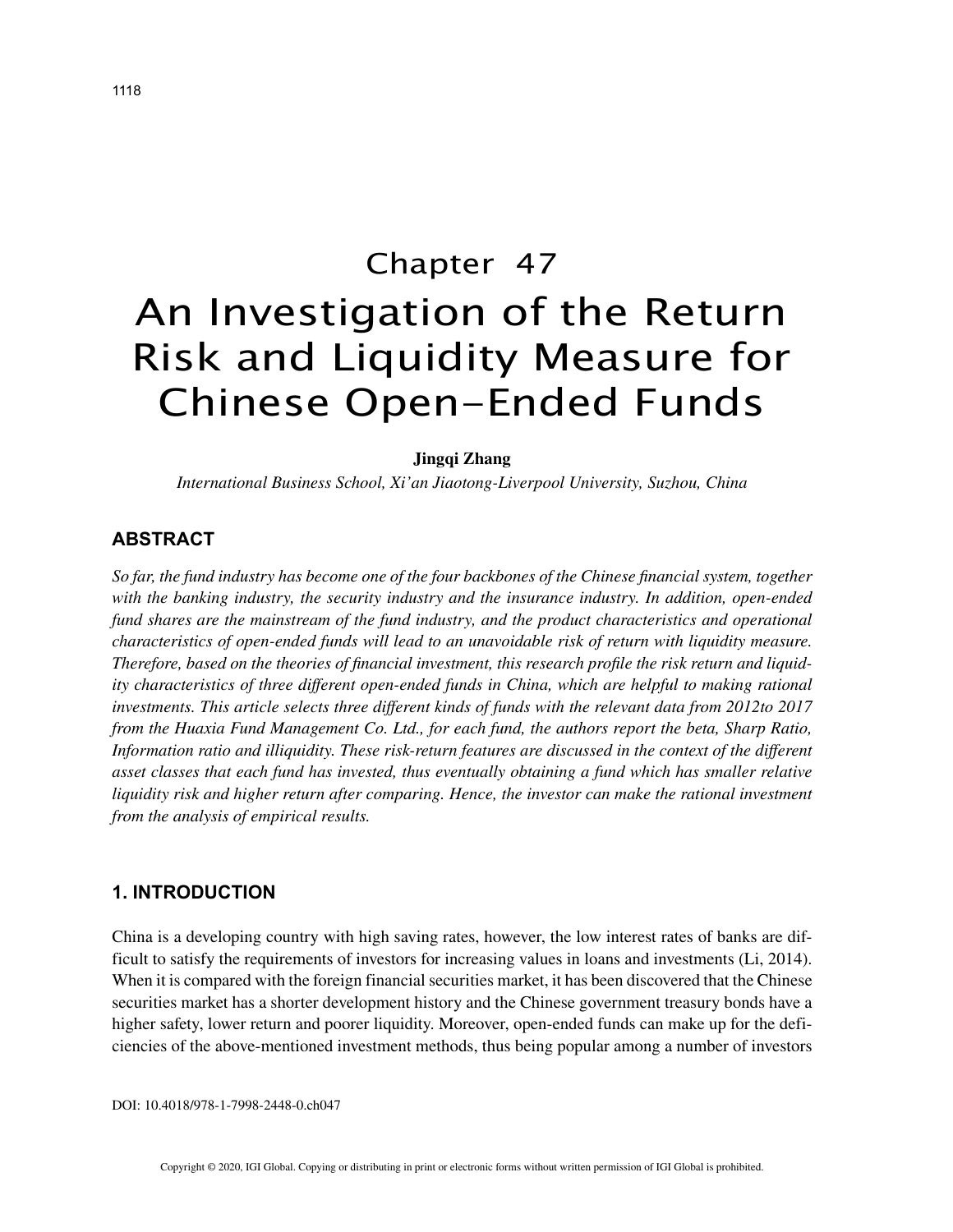#### *An Investigation of the Return Risk and Liquidity Measure for Chinese Open-Ended Funds*

in Chinese financial market. With the popularization of open-ended funds, its research is becoming more and more intensive. The focused attention is gradually evaluated through the performance evaluation, which is extended to risk control. Because investors can redeem the fund, the open-ended funds will keep a certain ratio; however, the assets with the high liquidity usually have the lower return and less income of the funds. Besides, the decrease of fund return will lead to further redemption and higher liquidity risk. Therefore, the core issues for fund management lie in how to coordinate the contradiction between return and liquidity.

In terms of the theoretical significance, there are relatively more relevant analysis and research on the stock return and liquidity in the financial filed. However, the researches on the fund return and liquidity are much fewer than those of the stock. Firstly, the investigations of open-ended funds have a certain research significance in China. Secondly, a number of scholars have various researches on the liquidity risk or the risk return for the stocks and funds, while there are few researches about the impact of the combination of risk return and measure of liquidity on the open-ended funds. Therefore, this study has accuracy significance on the research and analysis of the investment for open-ended funds. In addition, this paper selects three funds for keeping ceteris paribus and avoiding other uncertain factors. The factors of risk return, and measure of liquidity being addressed in the research could make shareholders and corporations take different measures briefly. Furthermore, it is helpful for the researchers to grasp the evolution law from studying the liquidity measure and risk return of Chinese open-ended funds.

This paper focuses on the liquidity measure and risk return of three specific and special open-ended funds (Huaxia Market Selection Mixed Fund, Huaxia CSI 300 ETF Fund and Huaxia Suelly Fund) in the Chinese fund market. Moreover, the research objectives of this module are to explore the different factors (Sharp Ratio, Beta, Information Ratio) of risk return combing with liquidity measures which have different influences on the three Chinese open-ended funds and explain which fund is significant for investors to make a valuable investment. In particular, it will address the following research questions:

- 1. As for the three different kinds of funds, whether the stock fund-Huaxia CSI 300 ETF Fund has a higher Sharp Ratio, Information ratio and Beta than the hybrid funds and bond funds;
- 2. To some extents, whether a higher Sharp Ratio, Information ratio and Beta have positive influence for the risk return of each fund in the two periods or not;
- 3. Combing the liquidity measure and comparing with other two funds, whether the Huaxia CSI 300 ETF Fund is the rational investment fund for the investors or not.

After that, the analysis results of Beta from the regression and Sharp Ratio, Information ratio from the formulation will be used. Combing the measurement of liquidity (ILLIQ), the three funds will be ranked based on single-sort for each factor. It is required to assign a score of 3 to the best, 2 to the middle and 1 for the lowest, so as to rank the funds. Afterwards, we will do this separately for each of the four characteristics and simply add up all the scores and see which fund has the highest score. Finally, we will select a fund with a higher return and a lower risk which is more conducive to investment.

This paper proceeds as follow. Section 2 provides a lit review and description of the funds and data. We outline the methodology in Section 3. Results are discussed in Section 4. Section 5 concludes.